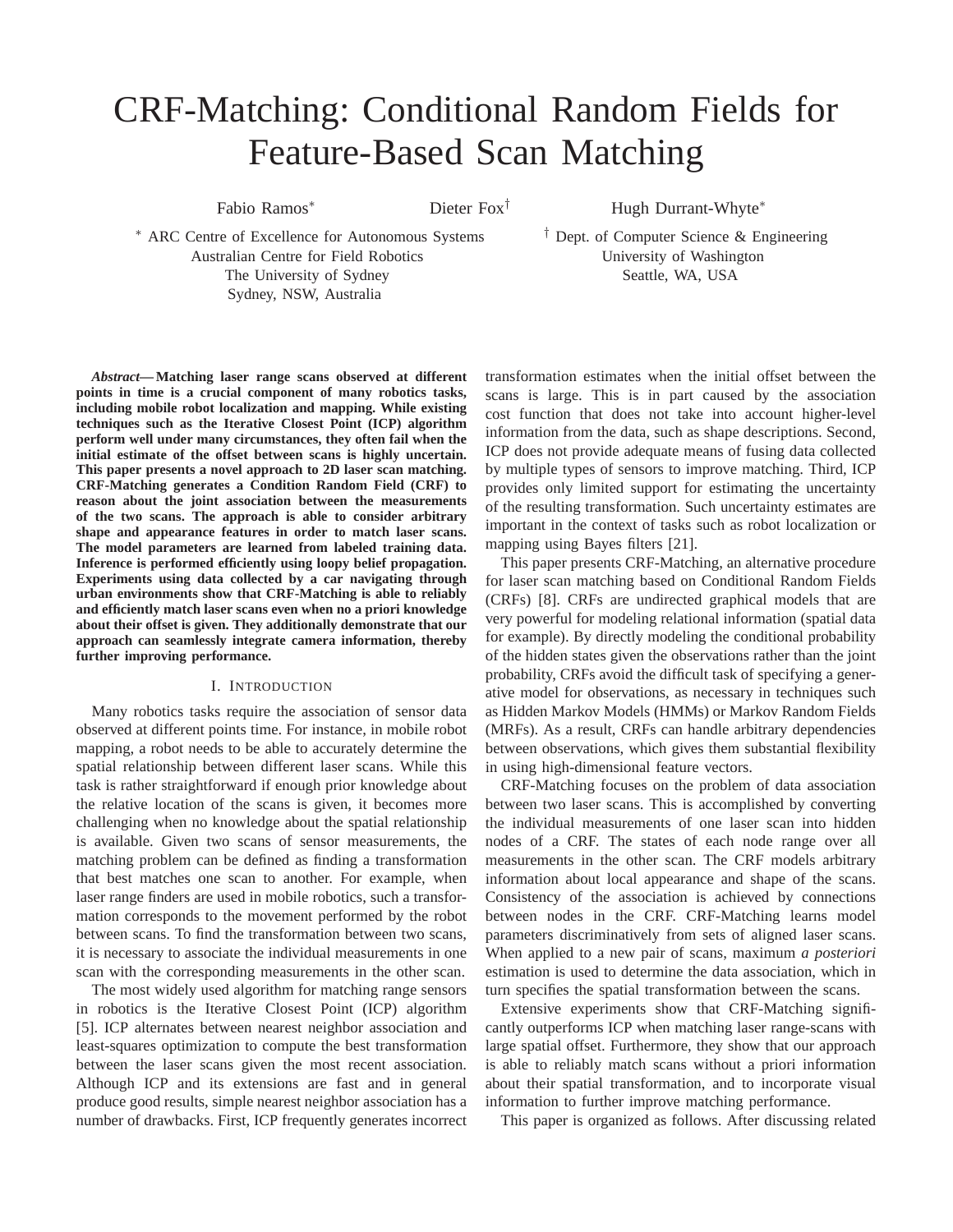work in Section II, we provide an overview of Conditional Random Fields in Section III. CRF-Matching is introduced in Section IV, followed by an experimental evaluation in Section V. We conclude in Section VI.

# II. RELATED WORK

ICP has been applied to robotics quite successfully, however, it does not explicitly account for sensor rotation since it uses the Euclidean distance to compute the nearest neighbor. To overcome this limitation, [12] combines the normal NN with angular constraints in the Iterative Dual Correspondence (IDC). The algorithm uses two types of correspondences (translation and rotation) and at each iteration performs two optimizations. [12] also proposes the interpolation of lines between laser points to improve robustness for large transformations. Although these extensions improve the basic ICP algorithm, they do not eliminate the chance the algorithm reaches a poor local minima.

Methods for computing the transformation uncertainty from ICP were also proposed [2], [17]. However, they do not take into account the association uncertainty between pairs of measurements. This can cause large errors in the uncertainty estimation for the transformation since weak associations can equally contribute to the overall estimate.

Shape matching has been a long-standing problem especially for the computer vision community (see [22] for a review). Various techniques have been applied to represent shape including Fourier descriptors [20], parametric curves [13], and geodesic distances [9]. We use some of these ideas in this work to encode shape and image properties.

A similar probabilistic model for 3D matching of nonrigid surfaces was proposed by [1]. The model is trained generatively and assumes a large number of range points in the objects for accurate results. The main feature employed is the geodesic distance which performs well when there is a well-defined object structure. However, in unstructured environments this assumption is not valid. For this reason we employ several features for shape description with the addition of image features when convenient.

Loop closure detection in outdoor environments was investigated in [15]. A combined laser and image matching was proposed with a vocabulary of features. In this paper, we also combine laser and camera information for loop closure detection as a possible application for our technique. The key benefit of our method is the deployment of a single probabilistic model able to fuse and provide uncertainty estimation in a natural manner.

## III. PRELIMINARIES

# *A. Conditional Random Fields (CRF)*

Conditional random fields (CRFs) are undirected graphical models developed for labeling sequence data [8]. CRFs directly model  $p(x|z)$ , the *conditional* distribution over the hidden variables x given observations z. This is in contrast to generative models such as Hidden Markov Models or Markov Random Fields, which apply Bayes rule to infer hidden states [18]. Due to this structure, CRFs can handle arbitrary dependencies between the observations z, which gives them substantial flexibility in using high-dimensional feature vectors.

The nodes in a CRF represent hidden states, denoted  $x =$  $\langle x_1, x_2, \ldots, x_n \rangle$ , and data, denoted z. The nodes  $x_i$ , along with the connectivity structure represented by the undirected edges between them, define the conditional distribution  $p(x|z)$ over the hidden states x. Let  $\mathcal C$  be the set of cliques (fully connected subsets) in the graph of a CRF. Then, a CRF factorizes the conditional distribution into a product of *clique potentials*  $\phi_c(\mathbf{z}, \mathbf{x}_c)$ , where every  $c \in \mathcal{C}$  is a clique in the graph and  $z$  and  $x_c$  are the observed data and the hidden nodes in the clique  $c$ , respectively. Clique potentials are functions that map variable configurations to non-negative numbers. Intuitively, a potential captures the "compatibility" among the variables in the clique: the larger the potential value, the more likely the configuration. Using clique potentials, the conditional distribution over hidden states is written as

$$
p(\mathbf{x} \mid \mathbf{z}) = \frac{1}{Z(\mathbf{z})} \prod_{c \in C} \phi_c(\mathbf{z}, \mathbf{x}_c), \tag{1}
$$

where  $Z(\mathbf{z}) = \sum_{\mathbf{x}} \prod_{c \in \mathcal{C}} \phi_c(\mathbf{z}, \mathbf{x}_c)$  is the normalizing partition function. The computation of this partition function can be exponential in the size of x. Hence, exact inference is possible for a limited class of CRF models only.

Potentials  $\phi_c(\mathbf{z}, \mathbf{x}_c)$  are described by log-linear combinations of *feature functions*  $f_c$ , *i.e.*,

$$
\phi_c(\mathbf{z}, \mathbf{x}_c) = \exp(\mathbf{w}_c^T \cdot \mathbf{f}_c(\mathbf{z}, \mathbf{x}_c)), \qquad (2)
$$

where  $\mathbf{w}_c^T$  is a weight vector, and  $\mathbf{f}_c(\mathbf{z}, \mathbf{x}_c)$  is a function that extracts a vector of features from the variable values. Using feature functions, we rewrite the conditional distribution (1) as

$$
p(\mathbf{x} \mid \mathbf{z}) = \frac{1}{Z(\mathbf{z})} \exp \left\{ \sum_{c \in \mathcal{C}} \mathbf{w}_c^T \cdot \mathbf{f}_c(\mathbf{z}, \mathbf{x}_c) \right\} \qquad (3)
$$

# *B. Inference*

Inference in CRFs can estimate either the marginal distribution of each hidden variable  $x_i$  or the most likely configuration of all hidden variables x (*i.e.*, MAP estimation), as defined in (3). Both tasks can be solved using *belief propagation* (BP), which works by sending local messages through the graph structure of the model. Each node sends messages to its neighbors based on messages it receives and the clique potentials, which are defined via the observations and the neighborhood relation in the CRF.

BP generates exact results in graphs with no loops, such as trees or polytrees. However, since the models used in our approach contain various loops, we apply loopy belief propagation, an approximate inference algorithm that is not guaranteed to converge to the correct probability distribution [14]. In our experiments, we compute the MAP labeling of a scan match using max-product loopy BP. Fortunately, even when the algorithm failed to converge, our experiments showed reasonable results.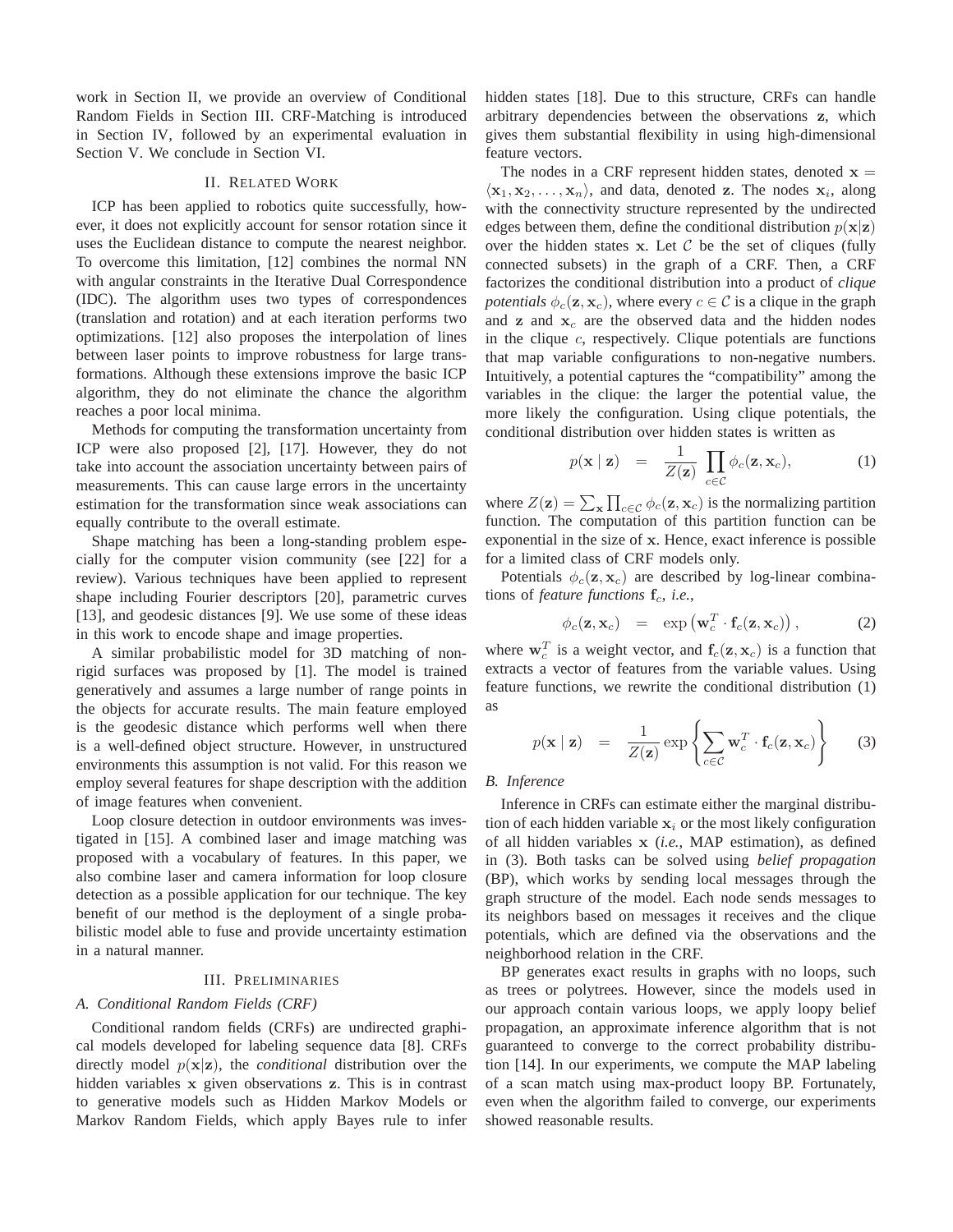

Fig. 1. Graphical representation of the CRF-Matching model. The hidden states  $x_i$  indicate the associations between the points in the different scans. The observations  $z_i$  corresponds to shape or visual appearance information extracted from the two laser scans.

# *C. Pseudo-Likelihood Parameter Learning*

The goal of CRF parameter learning is to determine the weights of the feature functions used in the conditional likelihood (3). CRFs learn these weights discriminatively by maximizing the conditional likelihood of labeled training data. While there is no closed-form solution for optimizing (3), it can be shown that (3) is convex relative to the weights  $w_c$ . Thus, the global optimum of (3) can be found using a numerical gradient algorithm. Unfortunately, this optimization runs an inference procedure at each iteration, which can be intractably inefficient in our case.

We therefore resort to maximizing the *pseudo-likelihood* of the training data, which is given by the sum of local likelihoods  $p(\mathbf{x}_i | \mathbf{MB}(\mathbf{x}_i))$ , where  $\mathbf{MB}(\mathbf{x}_i)$  is the Markov blanket of variable  $x_i$ : the set of the immediate neighbors of  $x_i$ in the CRF graph [4]. Optimization of this pseudo-likelihood is performed by minimizing the negative of its log, resulting in the following objective function:

$$
L(\mathbf{w}) = -\sum_{i=1}^{n} \log p(\mathbf{x}_i \mid \mathbf{MB}(\mathbf{x}_i), \mathbf{w}) + \frac{(\mathbf{w} - \widetilde{\mathbf{w}})^T (\mathbf{w} - \widetilde{\mathbf{w}})}{2\sigma^2} (4)
$$

Here, the terms in the summation correspond to the negative pseudo log-likelihood and the right term represents a Gaussian shrinkage prior with mean  $\tilde{w}$  and variance  $\sigma^2$ . Without additional information, the prior mean is turisally set to press. In tional information, the prior mean is typically set to zero. In our approach, we use unconstrained L-BFGS [11], an efficient gradient descent method, to optimize (4). The key advantage of maximizing pseudo-likelihood rather than the likelihood (3) is that the gradient of (4) can be computed extremely efficiently, without running an inference algorithm. Learning by maximizing pseudo-likelihood has been shown to perform very well in different domains; see [7], [19], [6].

# IV. CRF-MATCHING

## *A. Model Definition*

In order to find the association between a laser scan A and another scan B, CRF-Matching generates a CRF that contains a hidden node  $x_i$  for each laser point in scan A. Such a CRF is shown in Figure 1. For now, we assume that each point in scan  $A$  can be associated to a point in scan B; outliers will be discussed at the end of this section. To reason about associations between the two scans, each hidden state  $x_i$  of the CRF ranges over all points in laser scan  $B$ .

The nodes  $z_i$  in Figure 1 correspond to features associated with the individual laser points. These features describe local appearance properties of the laser scans. In order to achieve global consistency between the individual data associations, each hidden node is connected to other hidden nodes in the network. We now describe the individual features used in the clique potentials of the CRF model.

# *B. Local Features*

CRF-Matching can employ arbitrary local features to describe shape, image properties, or any particular aspect of the data. Since our focus is on associating points in scan A to similar points in scan B, our features describe *differences* between data points. The learning algorithm provides means to weight each of the resulting features to best associate the data. The local features are described as follows:

**Spatial distance**: This feature measures the distance between points in one scan w.r.t. points in the other scan. This is the basic feature used in ICP, which rather than representing the shape of the scan, accounts for small position transformations. If we denote the locations of individual points in scan  $A$  and B by  $z_{A,i}$  and  $z_{B,j}$ , respectively, then the feature  $f_d$  for point  $i$  in scan  $A$  can be defined as

$$
\mathbf{f}_{\rm d}\left(i,j,z_A,z_B\right) = \frac{\|z_{A,i} - z_{B,j}\|^2}{\sigma^2},\tag{5}
$$

where  $\sigma^2$  is the variance of the distances in the training data. Note that the value of this feature depends on the point  $j$  to which  $i$  is associated. The reader may also notice that this feature is only useful if the initial offset and rotation between the two scans is small.

**Shape difference**: These features capture how much the local shape of the laser scans differs for each possible association. While local shape can be captured by various types of features, we chose to implement very simple shape features measuring distance, angle, and geodesic distance along the scans.

To generate distance features, we compute for each point in scan A its distance to other points in scan A. These other points are chosen based on their relative indices in the scan. The same distances can be computed for points in scan B, and the resulting feature is the difference between the distance values in  $A$  and  $B$ . To see, let  $k$  be an index offset for the distance feature. The feature value corresponding to points  $i$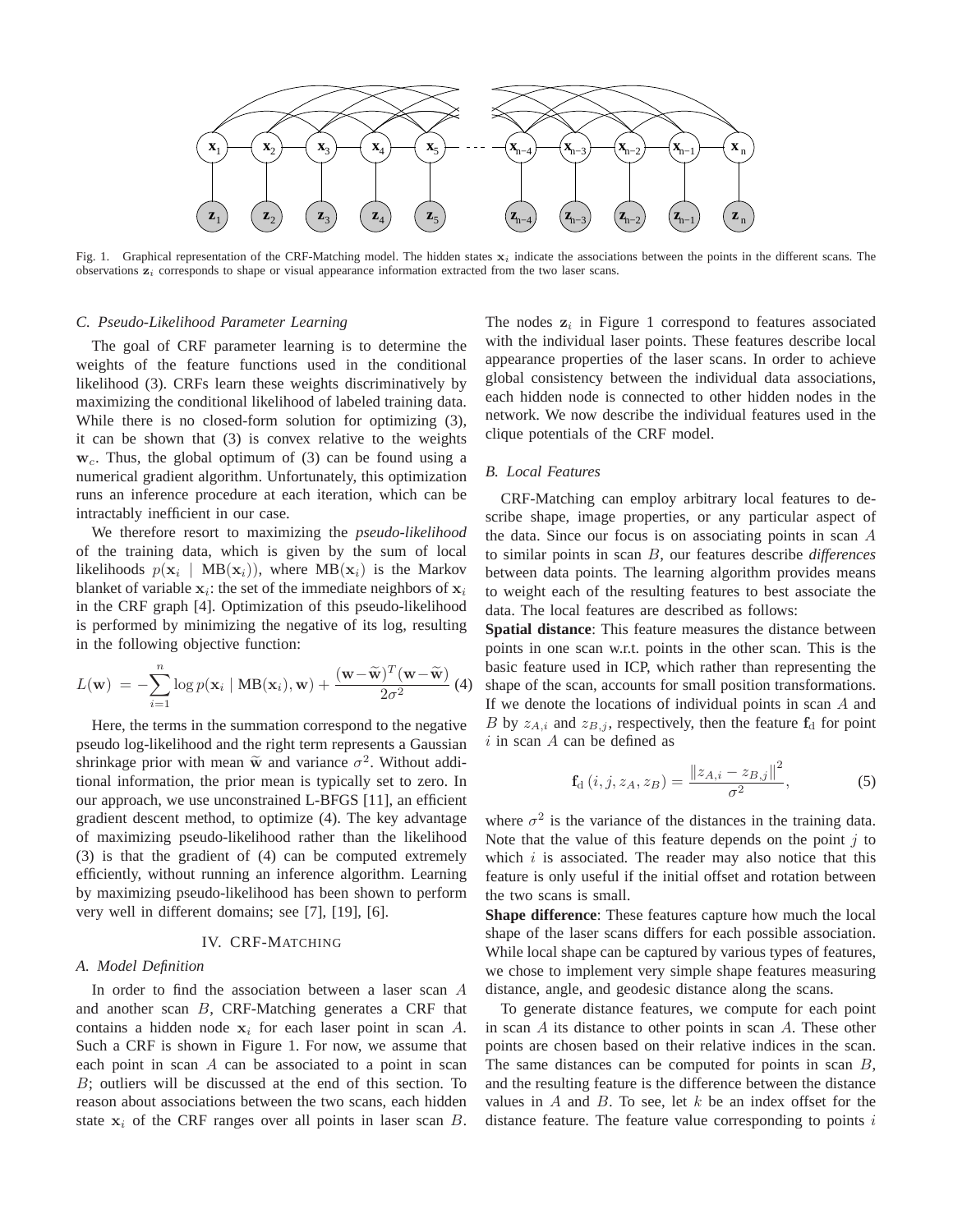and  $j$  is computed as follows:

$$
\mathbf{f}_{\text{dist}}\left(i,j,k,z_A,z_B\right) = \frac{\left\| \|z_{A,i} - z_{A,i+k} \| - \|z_{B,j} - z_{B,j+k} \| \right\|^2}{\sigma^2}.
$$
 (6)

In our implementation this feature is computed for index offsets  $k \in \{-1, 1, -3, 3, -5, 5\}$ . The reader may notice that this feature is based on the assumption that the two scans have similar densities. However, even though this assumption is often violated, we found this feature to be very valuable to increase consistency of data associations.

Another way to consider local shape is by computing the difference between the angles of points in both scans w.r.t their neighbors. The angle of a point  $z_{A,i}$  is defined as the angle between the segments connecting the point to its neighbors, where  $k$  indicates the index offset to the neighbor. This feature is defined as:

$$
\mathbf{f}_{\text{angle}}(i, j, k, z_A, z_B) =
$$
  
\n
$$
\frac{\left\| \angle \left( \overline{z_{A,i-k} z_{A,i}}, \overline{z_{A,i} z_{A,i+k}} \right) - \angle \left( \overline{z_{B,j-k} z_{B,j}}, \overline{z_{B,j} z_{B,j+k}} \right) \right\|_2^2}{\sigma^2}
$$

As with the distance feature, we compute the difference of angles for neighbors 1, 3 and 5 points apart.

The *geodesic distance* provides additional shape information as it is defined as the sum of Euclidean distances between points along the scan. As with the previous features, it can be calculated for different neighborhoods representing local or long-term shape information. Given points  $z_{A,i}$  and  $z_{B,j}$  and a neighborhood  $k$ , the geodesic distance feature is computed as:

$$
\mathbf{f}_{\text{geo}}(i, j, k, z_A, z_B) = \frac{\left\| \sum_{l=i}^{i+k-1} \|z_{A,l+1} - z_{A,l} \| - \sum_{l=j}^{j+k-1} \|z_{B,l+1} - z_{B,l} \| \right\|}{\sigma^2} (8)
$$

[1] used such a feature for matching 3D laser scans.

**Visual appearance**: When camera data is available, it can be integrated with shape information from the scans to help with the association. The projection of laser points into the camera image is used to extract an image patch for each laser point. We use Principal Components Analysis to reduce the dimensionality of image features. The feature is then computed as the Euclidean distance between the principal components of a patch  $z_{A,i}^I$  in scan A and  $z_{B,j}^I$  in scan B:

$$
\mathbf{f}_{\text{PCA}}\left(i,j,z_A^I,z_B^I\right) = \frac{\left\|z_{A,i}^I - z_{B,j}^I\right\|^2}{\sigma^2}.
$$
 (9)

All features described so far are *local features* in that they only depend on a single hidden state  $i$  in scan  $A$  (indices  $j$  and  $k$ in the features define nodes in scan  $B$  and neighborhood size). The main purpose of these features is to associate scan points that have similar appearance. However, in order to generate *consistent* associations it is necessary to define features that relate the hidden states in the CRF to each other.

## *C. Pairwise Features*

The following features are used to define the clique potentials of nodes connected in the CRF.

**Association**: The main purpose of this feature is to ensure consistency (avoiding crossover labels for example) and enforce sequential labeling: If a measurement  $i$  in  $A$  is associated to measurement j in B, its neighbor  $i + 1$  has a high chance of being associated to  $j + 1$  in B. To measure consistency, we define a function  $\Delta = \mathbf{x}_{i+k} - \mathbf{x}_i$  that determines the difference between the hidden states of two nodes  $x_i$  and  $x_{i+k}$ . When  $\Delta = k$ , then the associations of  $x_i$  and  $x_{i+k}$  are fully consistent. We convert  $\Delta$  into ten different binary features, corresponding to different  $\Delta$  values.

Pairwise distance: This feature is very similar to f<sub>dist</sub> described above. However, instead of being defined over a *single* hidden node  $x_i$  only, it measures the consistency between the associations of *two* hidden nodes  $x_i$  and  $x_j$ :

$$
\mathbf{f}_{\text{pair}}\left(i,j,m,n,z_A,z_B\right) = \frac{\left\| \|z_{A,i} - z_{A,j}\| - \|z_{B,m} - z_{B,n}\| \right\|^2}{\sigma^2}.
$$
 (10)

Here,  $i$  and  $j$  are the indices of points in scan  $A$ , and  $m$  and  $n$  are values of their hidden nodes. In essence, this feature assumes that the two scans have the same shape and scale. In contrast to  $f_{\text{dist}}$ , however, it does not assume that the scans have the same spatial resolution. Such a feature has been shown to be very valuable for matching camera images [3].

# *D. Outlier Detection*

So far we assumed that every point in scan  $A$  can be associated to a point in scan B. However, such an approach cannot handle changes in an environment or partially overlapping laser scans. In order to deal with such cases, the hidden state of each node contains one additional value that corresponds to "outlier". Unfortunately, most of the features discussed so far can and should not be computed if one of the involved hidden nodes is an outlier. For instance, the pairwise distance feature  $f_{\text{pair}}$  cannot be computed if the hidden value m is set to "outlier", since there is no associated laser point  $z_{B,m}$ to which the distance can be computed. Fortunately, CRFs are extremely well suited for handling such cases. We simply define two additional binary feature functions that are true whenever the value of an involved hidden node is "outlier" (we get one function for local features and one function for pairwise features). Whenever such a feature is true, the values of all corresponding feature functions are set to zero. When learning the weights of the different feature values, the algorithm automatically learns weights for the binary outlier features that result in most consistent data associations.

## *E. Boosting Features*

CRFs are able to directly incorporate the local, continuous features described above. However, in order to model more complex, nonlinear relationships between hidden states and feature values, it is advantageous to discretize the features. Recently, Friedman and colleagues [6] showed that it is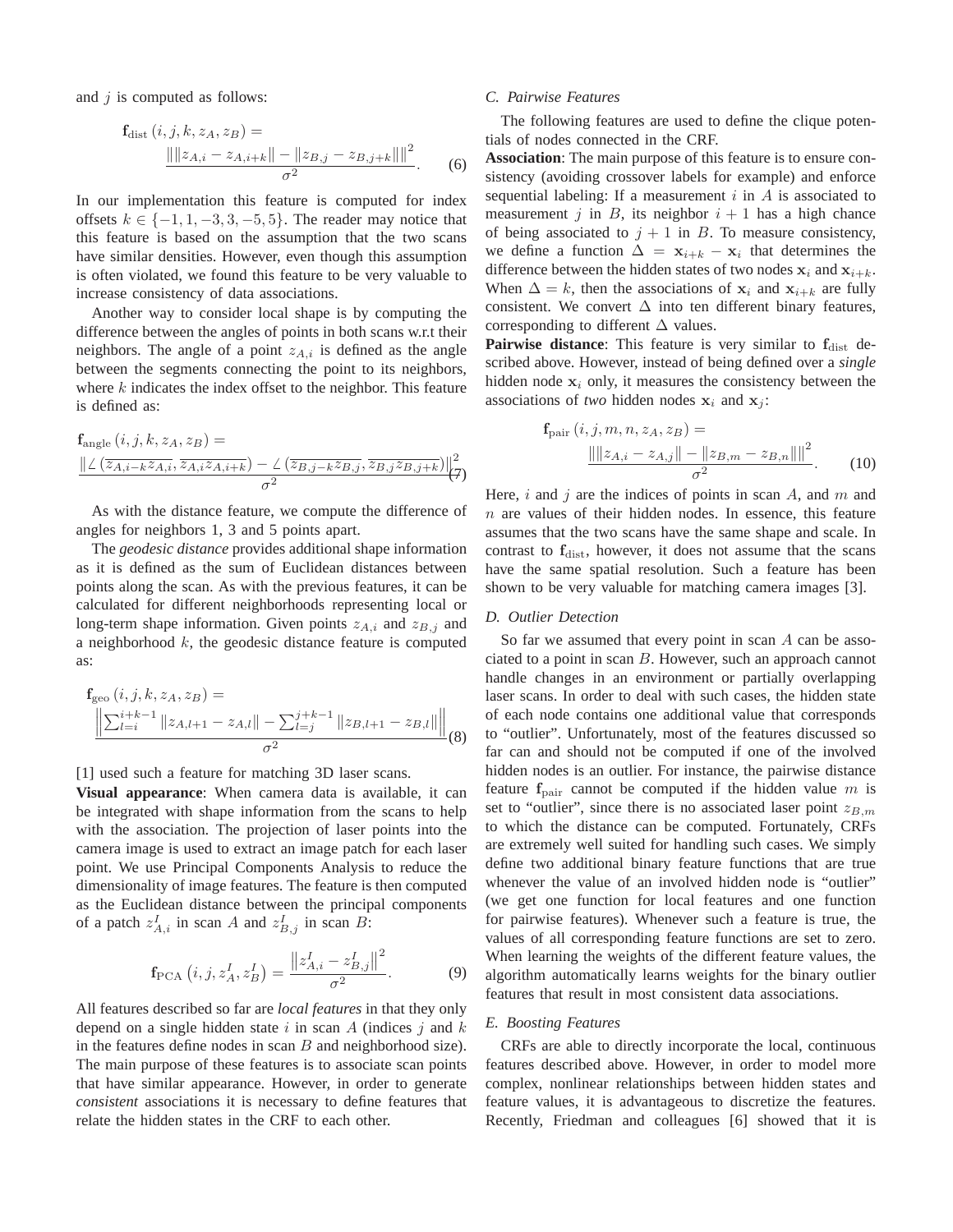possible to learn AdaBoost classifiers from labeled training data and to use the resulting classifier outputs as features in a CRF. We apply their approach by learning boosted classifiers that combine the local features described above.

To train Adaboost, each pair of laser points is labeled as "associated" or "not associated". Adaboost then generates a discretization of the continuous features and an initial classification of pairs of laser points (whether or not they should be associated). The output value of Adaboost, which is a non-linear combination of the learned features, is used as an observation in the CRF. Note that this "observation" is different for each possible hidden state in the CRF (each hidden state gives a different association of laser points). The CRF then learns a weight for the Adaboost output in combination with the other weights (pairwise feature weights and outlier feature weight). For the experiments Adaboost was trained with 50 decision stumps.

### *F. Position estimation*

To compute the spatial transformation between two laser scans, CRF-Matching uses the uncertainty over the association obtained. The uncertainty is incorporated in a least squared optimization problem for the non-outlying points:

$$
Err = \sum_{i=1}^{n} w_i (z_{A,i}R + T - z_{B,a(i)})^2
$$

,

where  $a(i)$  is the point in scan B associated with point i, and  $R$  and  $T$  are the rotation and translation matrices respectively. The weight  $w_i$  corresponds to the probability of the association for point i obtained with belief propagation. Using this approach, points that are more likely to have the correct association have more importance on position estimation. The same does not occur in ICP where each point has the same contribution.

## *G. Algorithm Overview and Performance*

CRF-Matching converts the matching problem into a probabilistic inference procedure on a CRF where the hidden states correspond to association hypotheses. Outliers are handled explicitly by an additional "outlier" state. We defined various local shape and appearance features. Instead of using these features directly in the CRF, we first train boosted classifiers in order to model more complex relationships between the features. The weights of all local and pairwise features are learned from labeled training scans using pseudo-likelihood maximization. During testing, we apply loopy belief propagation (LBP) to compute the maximum a posteriori association for the complete scan. This association can then be used to determine the spatial transformation between the two scans.

The computational complexity of loopy belief propagation is linear in the number of hidden nodes (points in scan  $A$ ), and the complexity of computing each message is quadratic in the number of hidden states (points in scan  $B$ ). In our experiments LBP converges in 0.1 second in scans with 90 beams and 1 second in scans with 180 beams.



Fig. 2. Two examples of the scans used in the experiments. Original pairs of scans (top) are rotated and translated. CRF matching and ICP are applied to the new configuration. The bottom pictures show the MAP correspondence obtained with CRF-Matching.

| Offset          |  |      |    |     |     | O   |                    |     |                      |     |
|-----------------|--|------|----|-----|-----|-----|--------------------|-----|----------------------|-----|
| X(m)            |  |      |    |     |     |     | ر. .               | 3.0 | ر. ر                 |     |
| Y(m)            |  | 0.25 |    | 1.0 | 1.J | 2.0 | $\bigcap$<br>ن د ک | 3.0 | $\mathcal{L}$<br>ں د | 4.0 |
| $\theta$ (Deg.) |  |      | 10 | 15  | 20  | 25  | 30                 | 40  | 50                   |     |
| TABLE           |  |      |    |     |     |     |                    |     |                      |     |

TRANSLATION AND ROTATION OFFSETS USED IN THE EXPERIMENTS.

# V. EXPERIMENTS

We performed experiments with outdoor data collected with a modified car travelling at 0 to 40 km/h. The car performed several loops around the university campus which has structured areas with buildings, walls and cars, and areas less structured with bush, trees and lawn fields. 20 pairs of scans obtained at different points of the trajectory were used for training and 50 different pairs were used for testing. The scans of each pair are taken approximately 0.25 second apart while the car is in movement. To further evaluate the robustness of the algorithm, the scans are translated and rotated using 10 different offsets. The translation offsets ranged from 0.1m to 4m in  $x$  and  $y$  direction, and the rotations ranged from  $1^o$  to  $60^o$  degrees. Table I shows the ten different offsets used. Since we know the additional translation and rotation, the ground truth can be estimated from the association over the original scans by running ICP multiple times for different outlier thresholds. For each offset, a CRF model is trained using the training set with 20 pairs of scans. In all experiments, 90 beams per laser scan are associated (results achieved with 180 beams are virtually identical).

# *A. Laser-based Matching*

In this experiment, we compare the robustness of ICP and CRF for laser scan matching. We have also tested the IDC algorithm with mutual closest point and trimming with similar results to ICP. The experiment is illustrated in Figure 2: a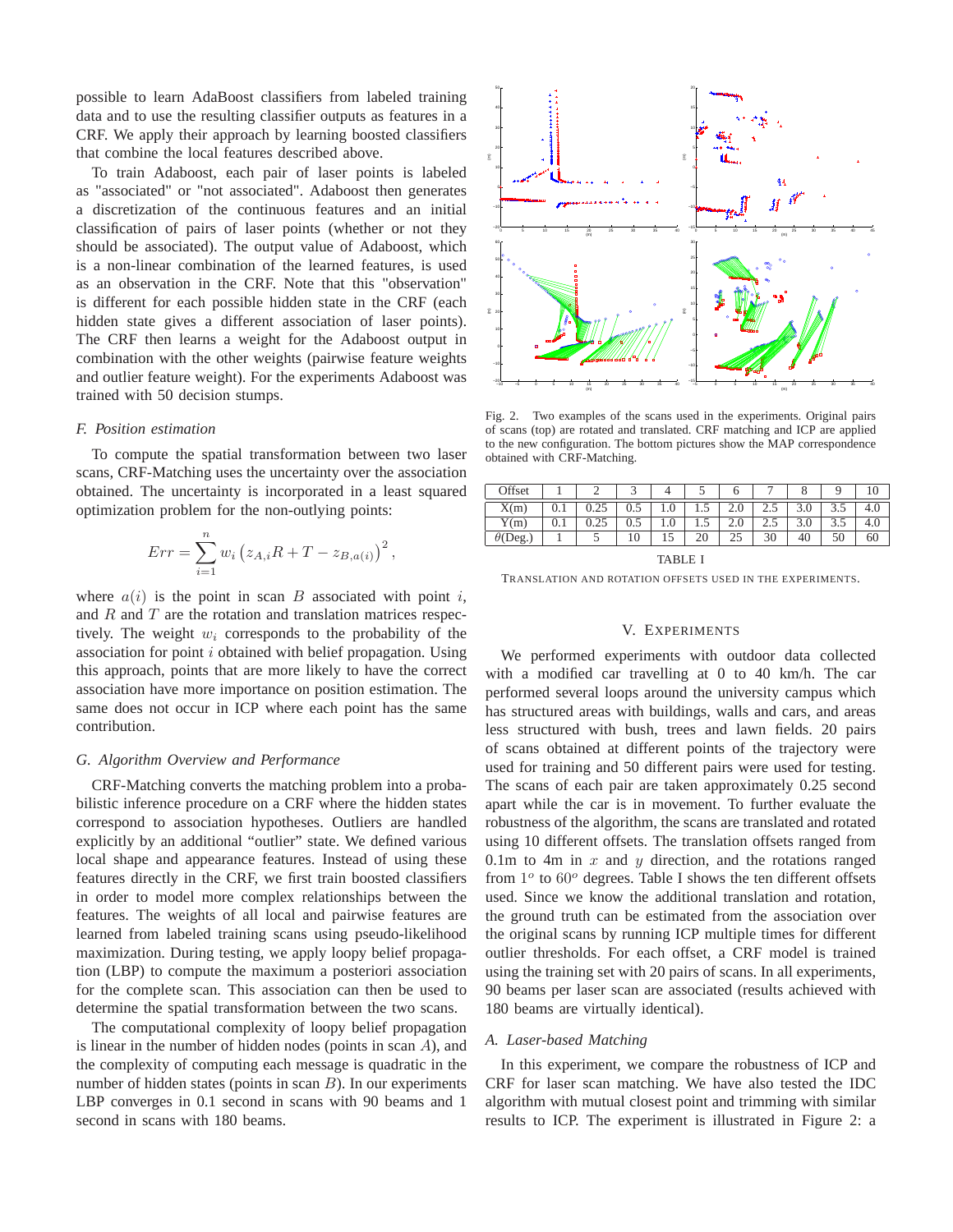

Fig. 4. Translation estimate error (top) and rotation estimate error (bottom) for 90-point scans. While ICP error increases significantly after the 5th offset, CRF matching error is constant for all configurations tested.



Fig. 3. Correspondence error for ICP and CRF matching for 90-point laser scans. The performance of ICP degrades after offset 5 while CRF matching remains constant.

pair of scans is obtained during the trajectory and artificially rotated and translated. ICP and CRF matching are then applied and compared. To guarantee ICP reaches its best output, the algorithm is computed twice, for a threshold of 20 metres and for a threshold of 5 metres (ICP treats nearest neighbor distances beyond the threshold as outliers). In each case 100 ICP iterations are performed.

Figure 3 summarizes the results of this experiment. For each offset, it shows the fraction of measurements that are not identical to the "ground truth" association computed with ICP on the non-shifted scans. It can be noticed that the performance of ICP degrades significantly for translations larger than 1.5 meter combined with rotation of 20 degrees (offset 5). In contrast, CRF matching keeps the same performance independently of the offset. This indicates the main benefit of our approach; the algorithm is able to associate points by shape when it is necessary or by distance when this feature is more relevant.

Figure 4 shows the spatial transformation errors. As can be seen, for small offsets, the translation and rotation errors of ICP and CRF-Matching are very low (graphs labeled ICP and CRF). While CRF-Matching maintains this low error for larger offsets, the performance of ICP degrades significantly. In order to evaluate the ability of CRF-Matching to align scans without prior knowledge about the relative locations of laser scans, we removed the distance feature defined in (5) from the feature set of CRF-Matching. The resulting graph, labeled "CRF nodist" in Figure 3, indicates that CRF-Matching can globally match laser scans. The graph labeled "CRF noout" shows the performance when the CRF does not contain the outlier state. In this case, the association error increases, which shows that explicit outlier handling is important for real outdoor laser data.

We also performed experiments removing classes of features to evaluate the importance of each feature for the overall performance. When we removed the local shape features or the image features the performance was 10% worse (measured by the association error). Removing the pairwise features and making the matching entirely based on the output of Adaboost resulted in error rates three times as high as CRF-Matching. This indicates the importance of the joint reasoning of CRFs. Overall, the most important component of the network is the pairwise distance feature  $f_{\text{pair}}$ , which models the rigidity of the transformation. Leaving this feature out results in 60% increase in the association error. Removing the pairwise association features resulted in a relative increase of 30%.

For trajectory estimation, the benefits of CRF matching are more evident. The key property of weighting each association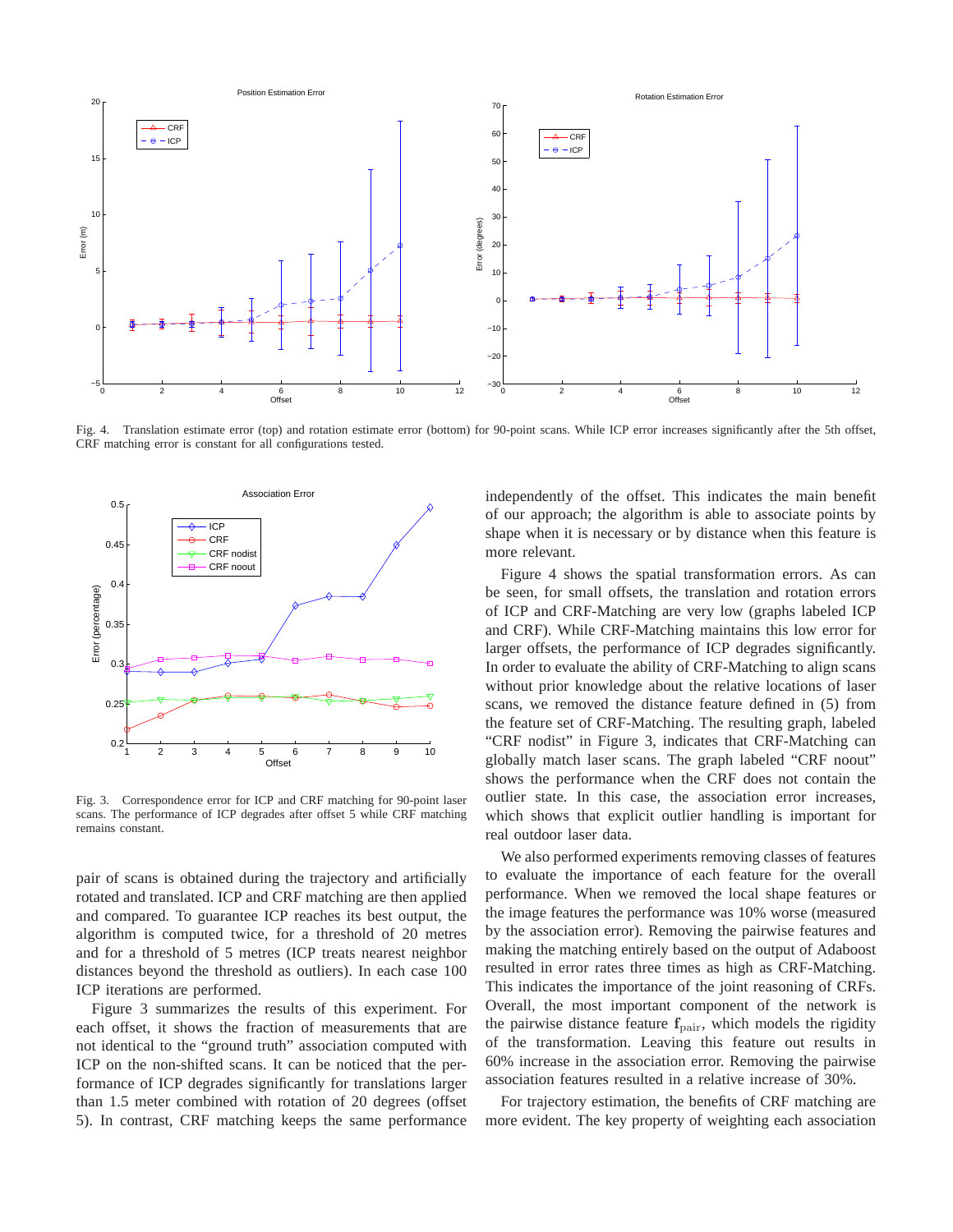

Fig. 5. Log-likelihood of the matching between a reference scene and scenes from a sequence used to detect loop closure. The log-likelihood was computed from the MAP association of CRF-Matching.

according to their matching probability significantly improves the performance. It also demonstrates that especially for rotation, ICP suffers a severe degradation for large offsets.

# *B. Loop Closure Detection with Laser and Camera Data*

Loop closure detection is a key challenge for reliable simultaneous localization and map building (SLAM) [16], [15]. In this preliminary experiment, we show that CRF matching can be employed to detect loop closure in urban environments using both laser and camera. The data was acquired using an adapted car travelling at 30 km/h approximately. We use the approach described in [23] to compute the correct extrinsic calibration of these two sensors.

To detect the loop closure, a reference scene (camera and laser data) from the initial position of the vehicle is matched against a sequence of scenes. To compare different matches, the log-likelihood from the MAP association is computed. The maximum of this scoring function indicates the most probable location where the loop was closed. Figure 5 shows the loglikelihood for all scenes. The peak is clearly visible at scene 91 which indicates the best match for the reference scene. Figure 6 shows the reference image and image 91 where the loop closure was detected. It should be noted that even though the images look rather similar, the actual laser scans differ substantially between the two scenes (Figure 7).

# VI. CONCLUSIONS AND FUTURE WORK

We introduced CRF-Matching, a novel approach to matching laser range scans. In contrast to existing scan matching techniques such as ICP, our approach takes shape information into account in order to improve the matching quality. Additionally, CRF-Matching explicitly reasons about outliers and performs a joint estimation over the data associations of all beams in a laser scan. By using a Conditional Random Field as the underlying graphical model, our approach is able to

incorporate arbitrary features describing the shape and visual appearance of laser scans. The parameters of the model are learned efficiently from labeled training data. Maximum a posteriori data association computed via loopy belief propagation is used to determine the transformation between laser scans.

Our experiments show that CRF-Matching clearly outperforms ICP on scan matching tasks that involve large uncertainties in the relative locations of scans. Our approach is able to consistently match laser scans in real time without any information about their relative locations. Additional experiments using camera information indicate that the performance of our approach increases as richer sensor data becomes available.

We consider these results extremely encouraging. In future work we will investigate various extensions to the basic CRF-Matching described here. In addition to developing different feature functions, we plan to integrate CRF-Matching into an outdoor SLAM technique. Since CRF-Matching computes full distributions over data associations, it is possible to estimate the uncertainty of the resulting spatial transformations (for instance by sampling data associations). This uncertainty can be used directly by a SLAM approach.

Our current approach considers outliers as the only alternative to matching a measurement. However, one can extend CRF-Matching to additionally model different types of objects such as cars, buildings, trees, and bushes. Such a model could also perform improved data association for moving obstacles. The key advantage of our technique is the development of a framework for performing all these reasoning steps within a single model, in contrast to existing techniques.

We will also investigate the application of CRF-Matching to the more challenging problem of underwater mapping. Here, the observations are camera images annotated with 3D depth information provided by sonar. We hope that the ability of our approach to incorporate arbitrary features and to jointly reason about complete data associations will allow it to perform significantly better than current approaches. To make CRF-Matching applicable to 3D scans with many thousands of points, we intend to develop a hierarchical technique that automatically selects increasingly large subsets of points for matching. Such an approach could include classifiers that are trained not to associate but to select good points for matching. Finally, we will investigate the application of Virtual Evidence Boosting, which has recently been shown to provide superior feature selection capabilities for CRFs [10].

#### ACKNOWLEDGMENTS

This work is partly supported by the ARC Centres of Excellence programme funded by the Australian Research Council (ARC) and the New South Wales State Government, by the University of Sydney Visiting Collaborative Research Fellowship Scheme, and by DARPA's ASSIST and CALO Programmes (contract numbers: NBCH-C-05-0137, SRI subcontract 27-000968).